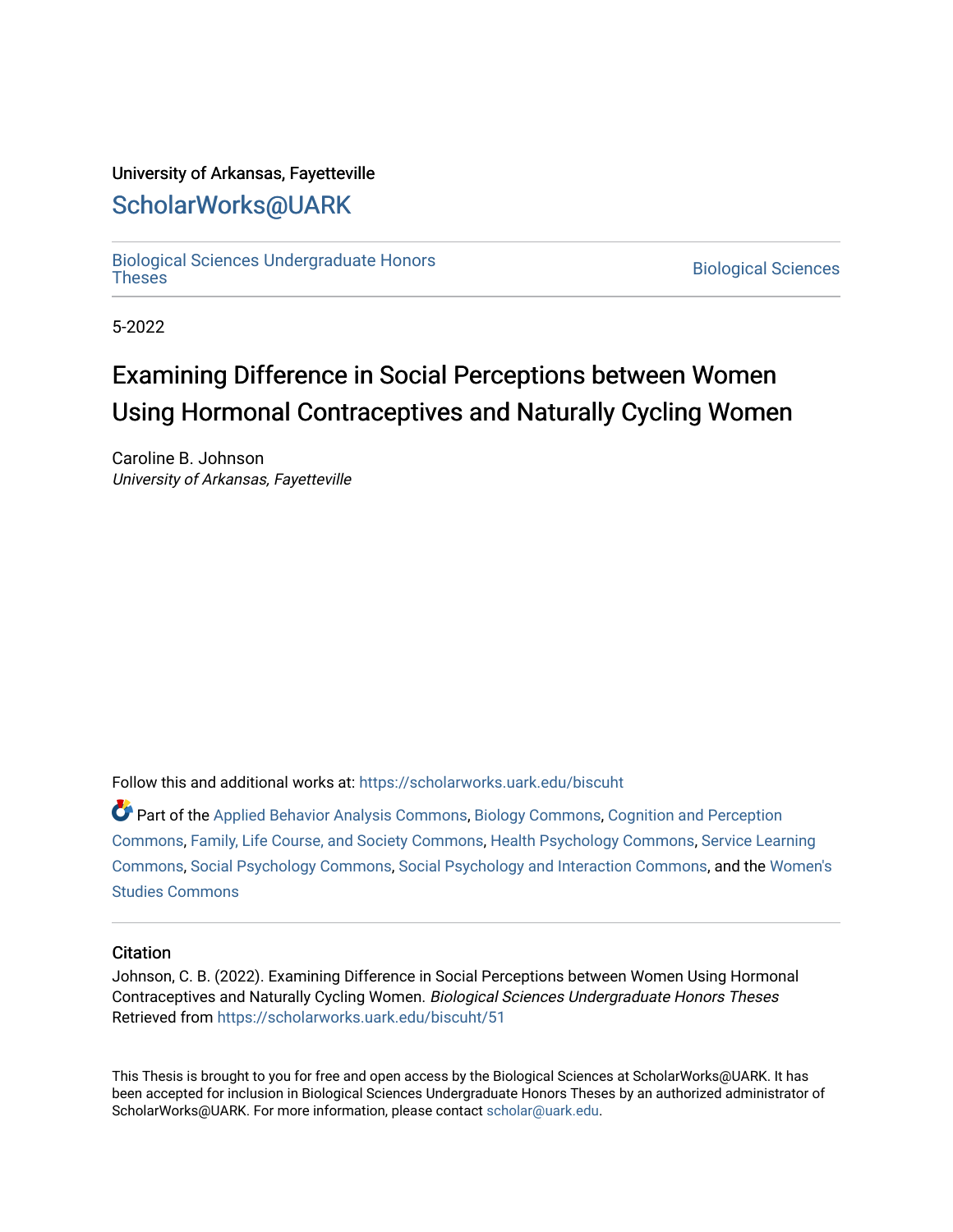# **Examining Difference in Social Perceptions between Women Using Hormonal Contraceptives and Naturally Cycling Women**

An Honors Thesis submitted in partial fulfillment of the requirements for Honors Studies in Biology

By

Caroline Johnson

Spring 2022

Biology

J. William Fulbright College of Arts and Sciences **The University of Arkansas**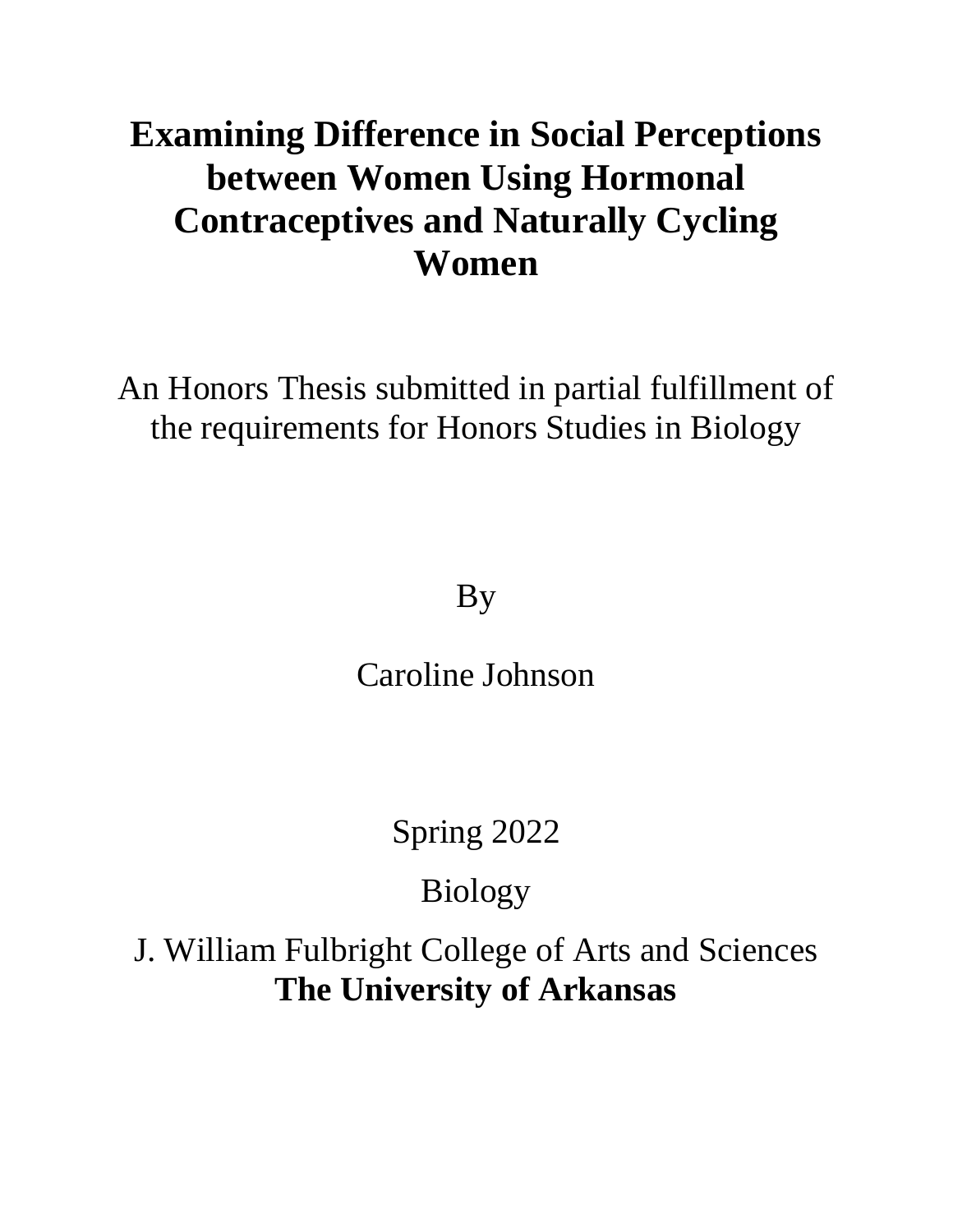#### **Acknowledgments**

<span id="page-2-0"></span>I would first like to thank Dr. Anastasia Makhanova for her guidance and leadership as serving as my Honors Thesis Mentor. She invested a lot of her time into my work, allowing me to gain new skills and expertise in topics required for my research. The experience and techniques I have learned through this lab will help me later in my my professional career. I would also like to thank my other committee members Dr. Adam Pare and Professor Kate Walker, and my Honors council representative Mike Plavcan for taking the time to listen and critique my thesis. Finally, I would like to thank the University of Arkansas Honors College for the funding and support of the Spark Lab, allowing me to complete the research needed for my Honors defense.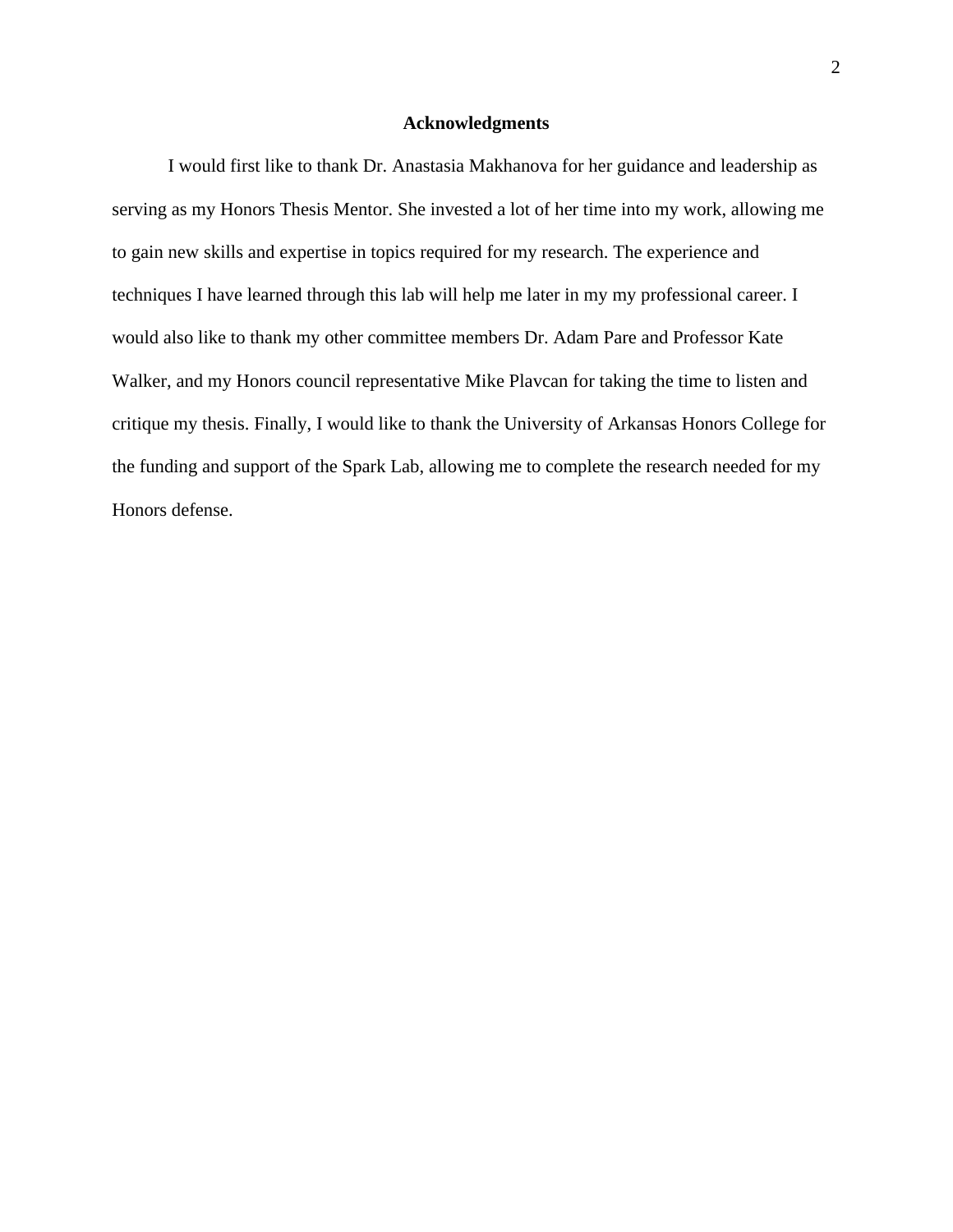## **Table of Contents**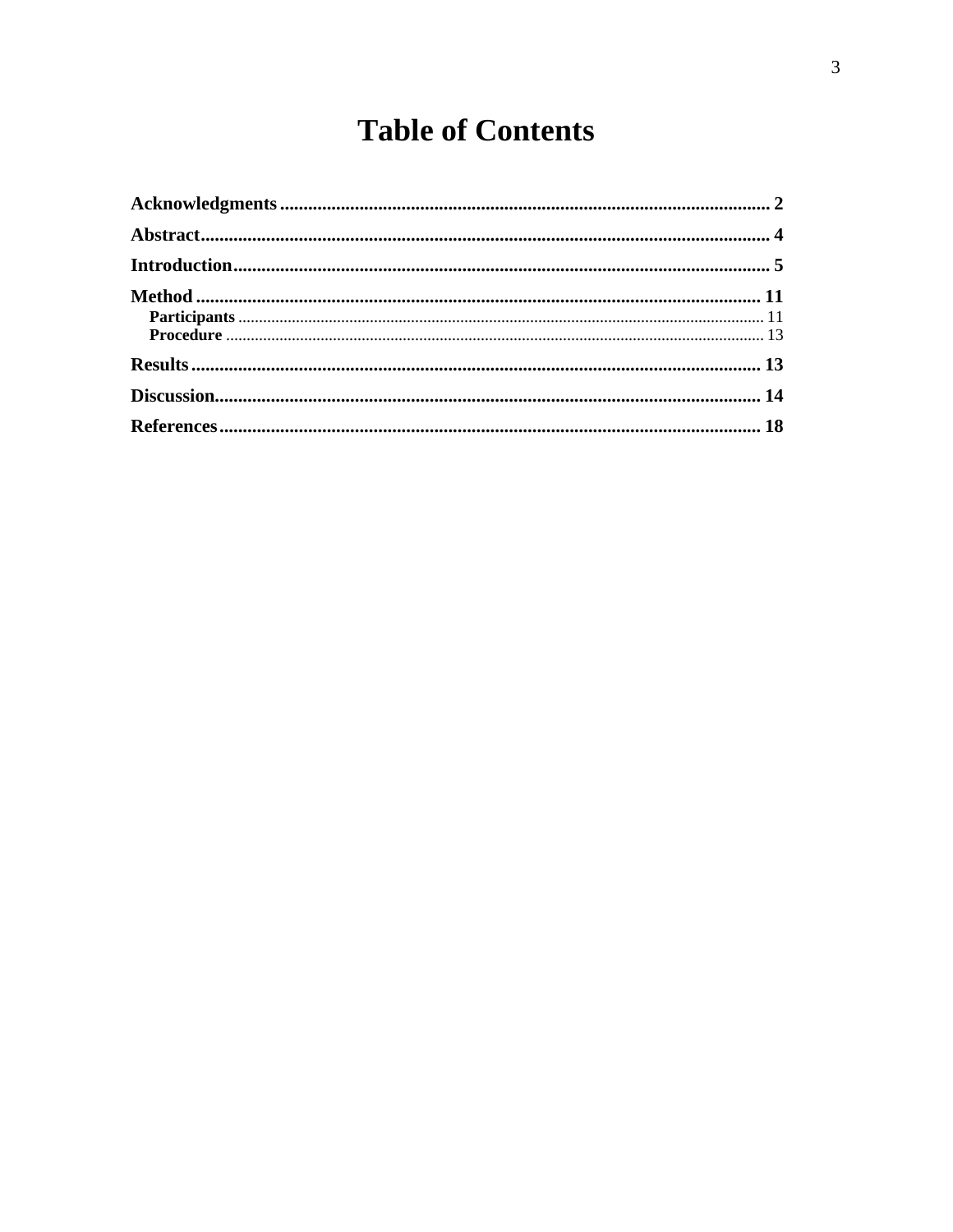#### **Abstract**

<span id="page-4-0"></span>The term "stress" refers to a person's psychological and physiological response to the demands and pressures of the world around them (Farlex, 2021). Past research has shown that stress can have negative side effects on a person's well-being (Aneshensel et al., 1991; Wunsch et al., 2017; Michie, 2002). Although people experience stress, some people perceive more stress than others. Perceptions are important because the way one understands certain conditions can elicit distinct emotional and physiological responses (Kemeny, 2003). An important factor that has not received a lot of attention is women's use of hormonal contraceptives. In the United States, 24.4% of women aged 15-49 are currently using hormonal contraceptives and of those women 14% are using oral contraceptives (Centers for Disease Control and Prevention, 2020). Past research has begun to link hormonal contraceptive use to changes in women's physiological processes unrelated to reproductive function. One particular study examined the differences in the salivary cortisol response to psychosocial stress by comparing women who were using hormonal contraceptives to women who were naturally cycling (Roche et al., 2013). One limitation of this prior research is that it considered all oral contraceptive users as a single group. In my research I broke down oral contraceptive users into four distinct groups based on the type of progestin, also known as generation of progestin, the oral contraceptive contains. This led me to my current research question: Is there a difference in perceived stress levels among women taking one of the four generations of contraceptive pills and naturally cycling women? Women were directed to an online study and completed an informed consent. Then they completed a variety of measures. The specific stress index I used is the Perceived Stress Scale (PSS) which is a 10-item questionnaire that is widely used to assess stress levels in people 12 years and older (Cohen et al., 1983). To test my hypothesis if there is a difference in stress levels between the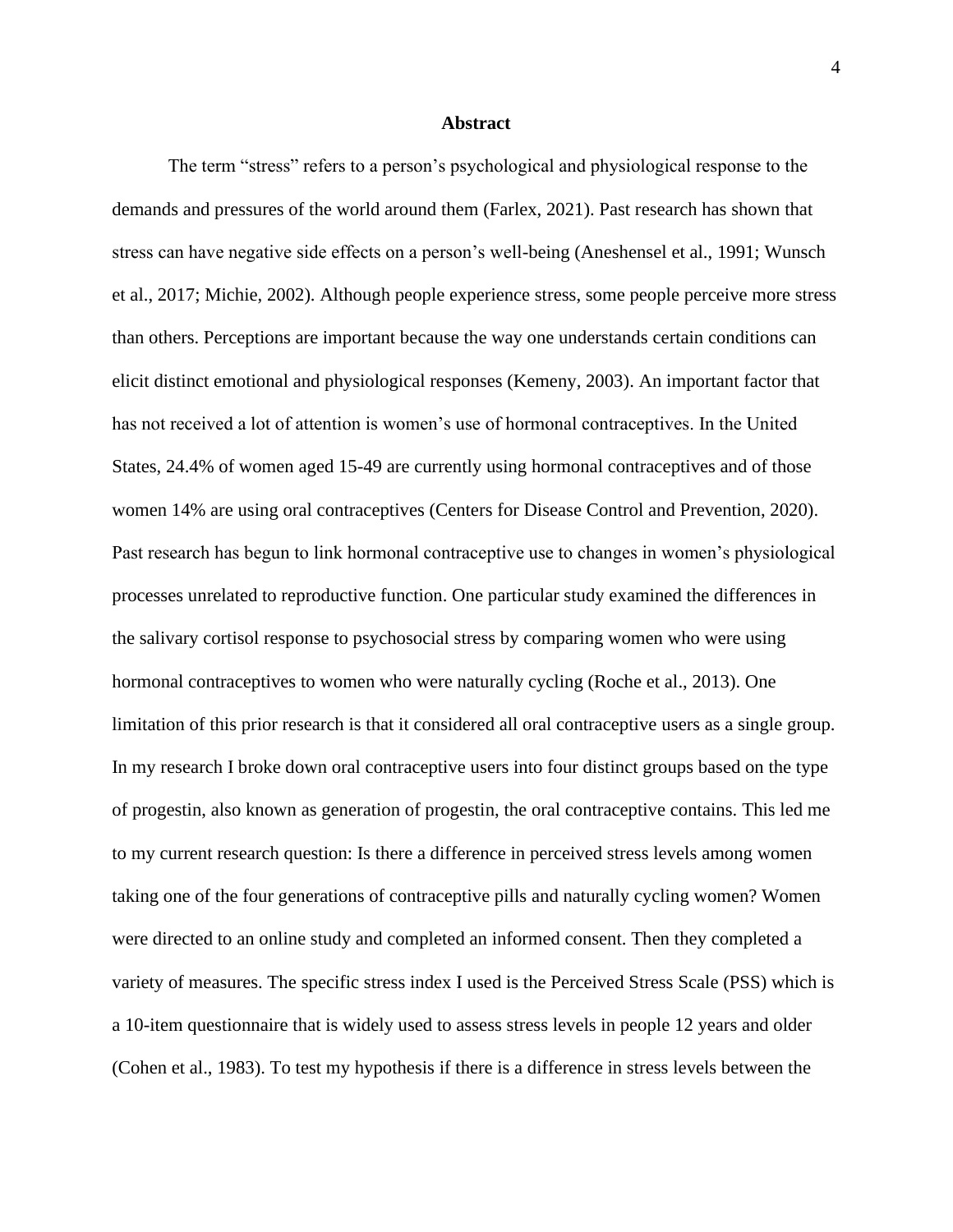women taking one of the four generations of contraceptive pills compared to the naturally cycling women. I used a one-way ANOVA test to look at the differences in the means between the five groups. My one-way ANOVA test did not find differences between the groups, *F*(4,600)  $= 1.22$ ,  $p = .301$ . Although my results were not significant past research has shown that hormonal contraceptives can have mental and physical effects on women.

#### **Introduction**

<span id="page-5-0"></span>Stress impacts every person's life. The term "stress" refers to a person's psychological and physiological response to the demands and pressures of the world around them (Farlex, 2021). Stress results from interactions with one's environment that are perceived as causing strain or threatening their well-being. A person's perception and stress response depends on their personality, physical strength, and general health (Kemeny, 2003). People can react differently to the same stressor. For example, a healthy young person may not be as stressed during flu season as may an elderly person who has a relatively weaker immune system. People feel different levels of stress for different stressors and not all people experience the same amount of stress for the same stressors. There are many biological factors that play into the role stress has on our bodies, for example hormones. Past research suggests that exposure to gonadal steroid hormones can cause long-lasting organizational effects on the brain. Steroid hormones cause these effects by crossing the blood-brain barrier and influencing processes such as neurogenesis, synapse formation, and cell death. These changes in one's brain can affect a person's sensitivity to stress (Brown et al., 2013). However, much less research has examined an additional, modern source of hormones—synthetic hormones in hormonal contraceptives. The present research examines how different synthetic hormones in hormonal contraceptive pills may affect woman's stress levels.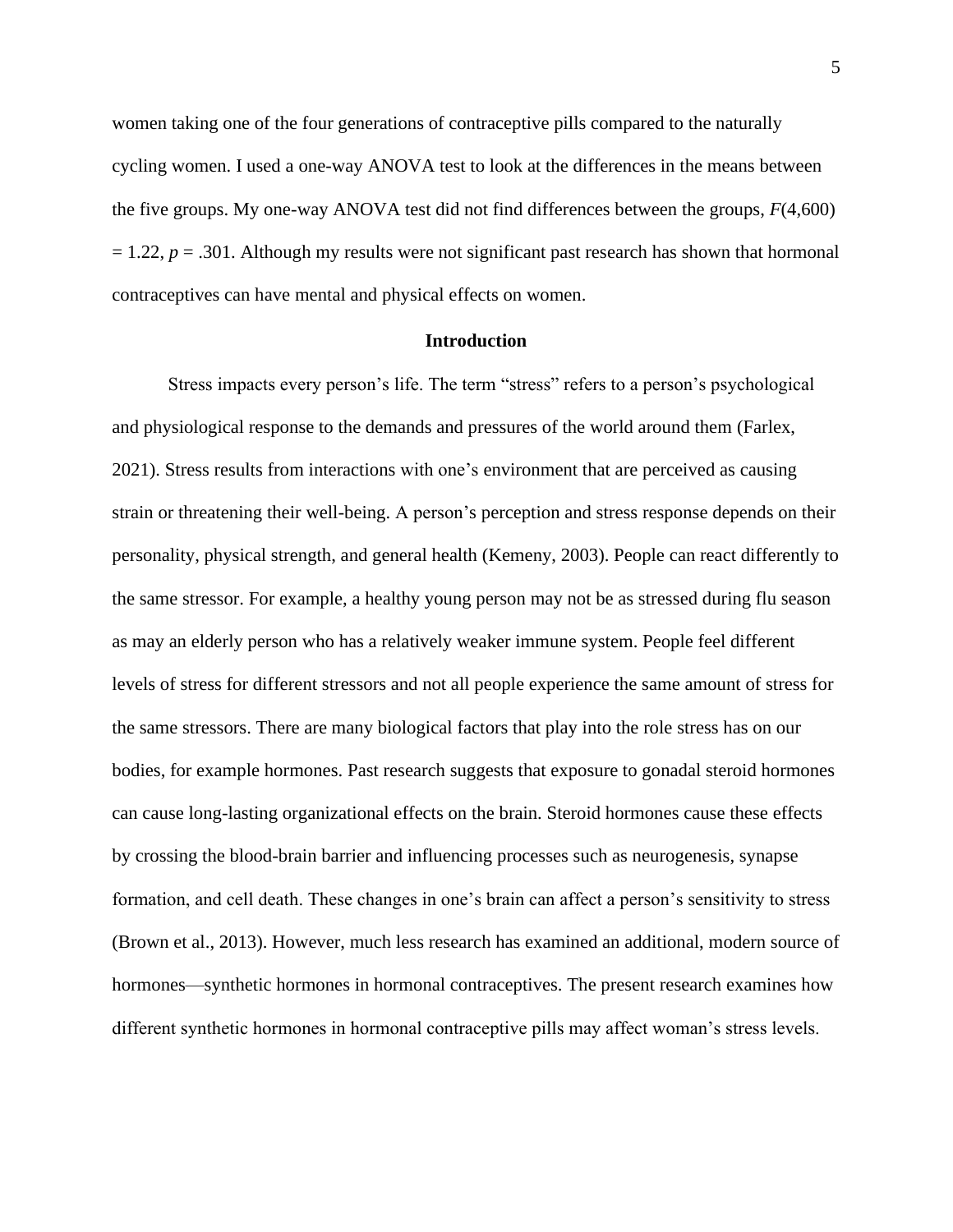Past research has shown that stress can have negative side effects on a person's wellbeing (Aneshensel et al., 1991; Wunsch et al., 2017; Michie, 2002). Research using a nonspecific stress model found a positive link between stress and anxiety and substance-use disorder (Aneshensel et al., 1991). Stress can also have negative physical impacts on a person. High amounts of stress can affect one's sleep, causing fatigue and resulting in less physical activity (Wunsch et al., 2017). Stress can be observed by a change in a person's behavior. For example, short term stress causes people to demonstrate increased irritability, fatigue, withdrawal, and aggression. If stress persists it can cause changes in neuroendocrine, cardiovascular, autonomic, and immunological function of a person leading to mental and physical tolls on the body (Michie, 2002). Overall, research has shown that stress can cause have negative effects on people's mental and physical health.

Although people experience stress, some people perceive more stress than others. Perceptions are important because the way one understands certain conditions can elicit distinct emotional and physiological responses (Kemeny, 2003). Past research found that college students with more social support had lower levels of perceived stress (Bovier et al., 2004). This research also found data to support that mastery and self-esteem are important protective factors of mental health. Another study looked into the buffering model of social support which states that effective social support network lessens the adverse psychological consequences of stress. This research found that stress and lack of social support contributes to the creation of depressive symptoms (Aneshensel, 1982). People who perceive high stress in their lives are more likely to have illness episodes than those with low levels of stress (Medalie, 1985). This research also found that social support had an effect on illness and perceived stress; people who have more social support are less likely to perceive high levels of stress (Medalie, 1985). Overall, people's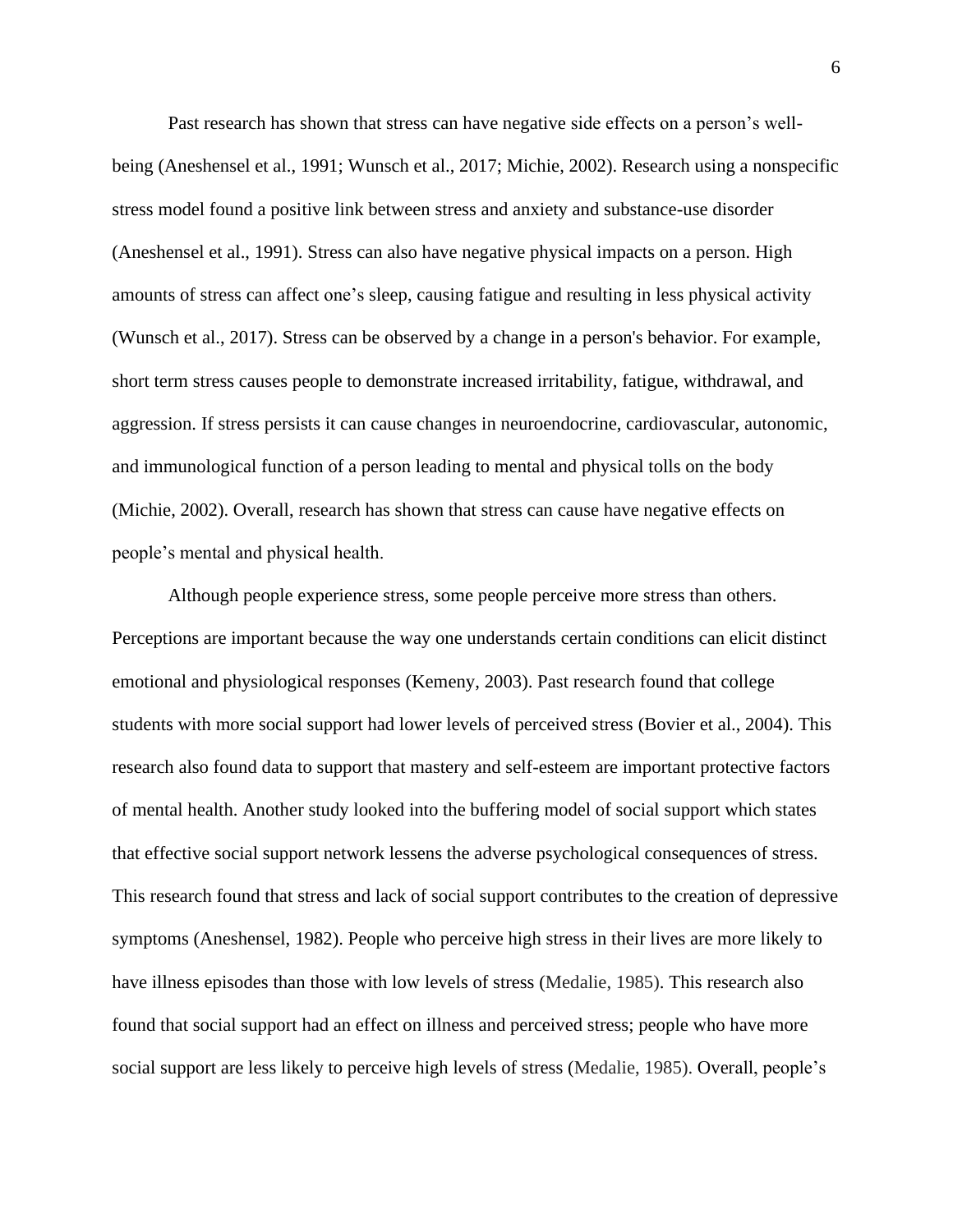individual differences and outside factors, like social support, can lead some people to perceive more stress than others.

An important factor that has not received a lot of attention is women's use of hormonal contraceptives. In the United States, 24.4% of women aged 15-49 are currently using hormonal contraceptives and of those women 14% are using oral contraceptives (Centers for Disease Control and Prevention, 2020). Oral contraceptives primary function is the prevention of ovulation. The effects oral contraceptives have on the ovarian functioning is the decrease in pituitary production and secretion of both the follicle-stimulating hormone (FSH) and luteinizing hormone (LH) and prevent the typical midcycle surge of these two hormones (Rivera et al., 1999). There are two types of pills available: the combination pills containing estrogen and progestin, and the progestin only pills. Although there are more side effects associated with estrogen, combination pills are more often prescribed (Dawson, 1979). Most side effects are mild and disappear after continued use or switching to another pill type. These side effects include nausea, weight gain, chloasma, spotting and breakthrough bleeding, pituitary tumors, endometrial cancer, and hepatic effects (Dawson, 1979). Given that hormonal contraceptives impact women's bodies, progestins are most likely having other physiological effects unrelated to suppressing ovulation.

Indeed, past research has begun to link hormonal contraceptive use to changes in women's physiological processes unrelated to reproductive function. Research examined how gender, menstrual cycle phase, and oral contraceptives use effects hypothalamus-pituitaryadrenal (HPA) axis responsiveness to psychosocial stress. This research found that women on hormonal contraceptives had significantly blunted hormone stress responses, as measured by salivary cortisol, to emotionally arousing images compared to naturally cycling women (Nielsen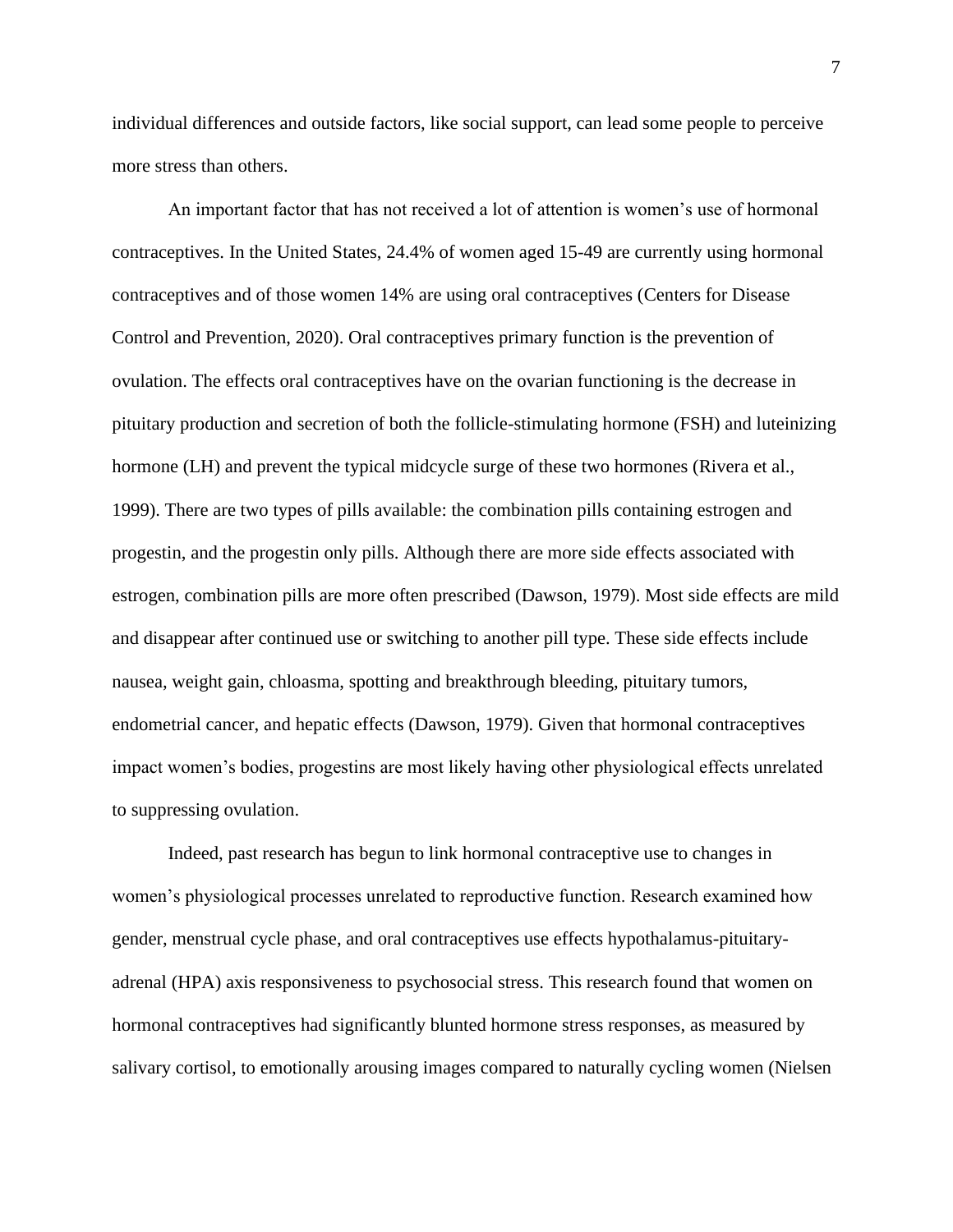et al., 2013). Another study was conducted by having participants complete a brief psychosocial stress test and then measured the participants HPA activity by the examining the levels of cortisol in their saliva. The researchers found evidence that taking hormonal contraceptives significantly reduces stress hormone responses to a stressor (Kirschbaum et al., 1999). The findings of this study suggest that oral contraceptives can alter HPA activity in response to a psychosocial stressor. Another study found that hormonal contraception can also alter the reactive of the sympathetic stress system (Otterstetter et al., 1999). In this study, women completed a maximal exercise task. The study demonstrated that women on hormonal contraception had significantly lower post-exercise concentrations of plasma norepinephrine compared to naturally cycling women (Otterstetter et al., 1999). This past research displays how taking hormonal contraceptives can cause physiological changes that are unrelated to ovulation suppression.

One particular study examined the differences in the salivary cortisol response to psychosocial stress by comparing women who were using hormonal contraceptives to women who were naturally cycling (Roche et al., 2013). The participants consisted of 209 women, 72 using hormonal contraception and 137 naturally cycling, that were in good physical health and were between the ages of 18 and 30. The participants completed two sessions that consisted of either stress or rest protocols. The first session always consisted of the stress protocol and the rest day was the second session. The stress protocol, which consisted of public speaking and arithmetic, was followed by a rest period that was a total of 105 minutes in which the subject provided five saliva. The study found that the stressor increased salivary cortisol levels in naturally cycling women, but not in women using hormonal contraceptives (Roche et al., 2013). Another study looked at whether the use of hormonal contraceptives was positively associated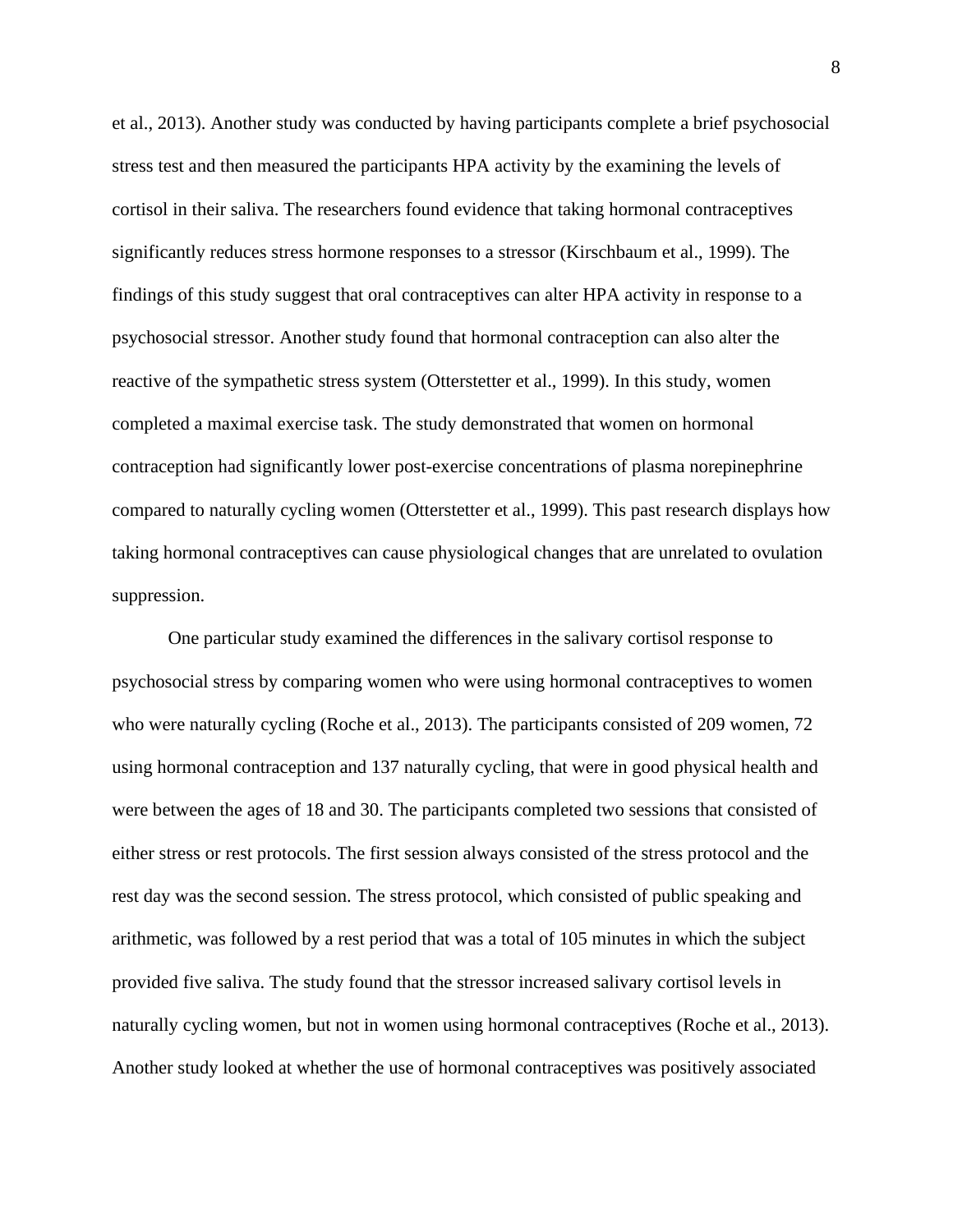with the use of antidepressants and a diagnosis of depression (Skovlund et al., 2016). This cohort study combined data from the National Prescription Register and the Psychiatric Central Research Register in Denmark. They had a total of 1,061,997 women ages 15-34 included in their analysis. The researchers concluded that the use of hormonal contraceptives was associated with subsequent use of antidepressants and a first diagnosis of depression. This suggests that depression is a potential adverse effect of hormonal contraceptive use (Skovlund et al., 2016). Overall, the use of hormonal contraceptives appears to disrupt the way that women react to stress.

One limitation of this prior research is that it considered all oral contraceptive users as a single group. In my research I broke down oral contraceptive users into four distinct groups based on the type of progestin, also known as generation of progestin, the oral contraceptive contains. Combined oral contraceptives contain two synthetic hormones, an estrogen and a progestin. Since all estrogens in oral contraceptives are the same, I focused on the differences in progestin. Progestins used in hormonal contraceptives have been developed to mimic endogenous progesterone to inhibit ovulation and pregnancy (Mitchell et al., 2020). There is a total of four generations of progestins in oral contraceptives. The first generation, pill consist of estranes derived from testosterone creating the progestins found in these pills: norethindrone, norethynodrel, norethindrone acetate, and ethynodiol diacetate. The second generation, pill consists of gonanes derived from testosterone creating the progestins found in these pills: levonorgestrel and norgestrel. The third generation, pill consists of gonane (Levonorgestrel) derivates creating the progestins found in these pills: desogestrel, gestodene, norgestimate/norelgestromine, and etonorgestrel. The fourth generation, pill consists of nonethylated estranes and pregnane creating the progestins found in these pills: dienogest,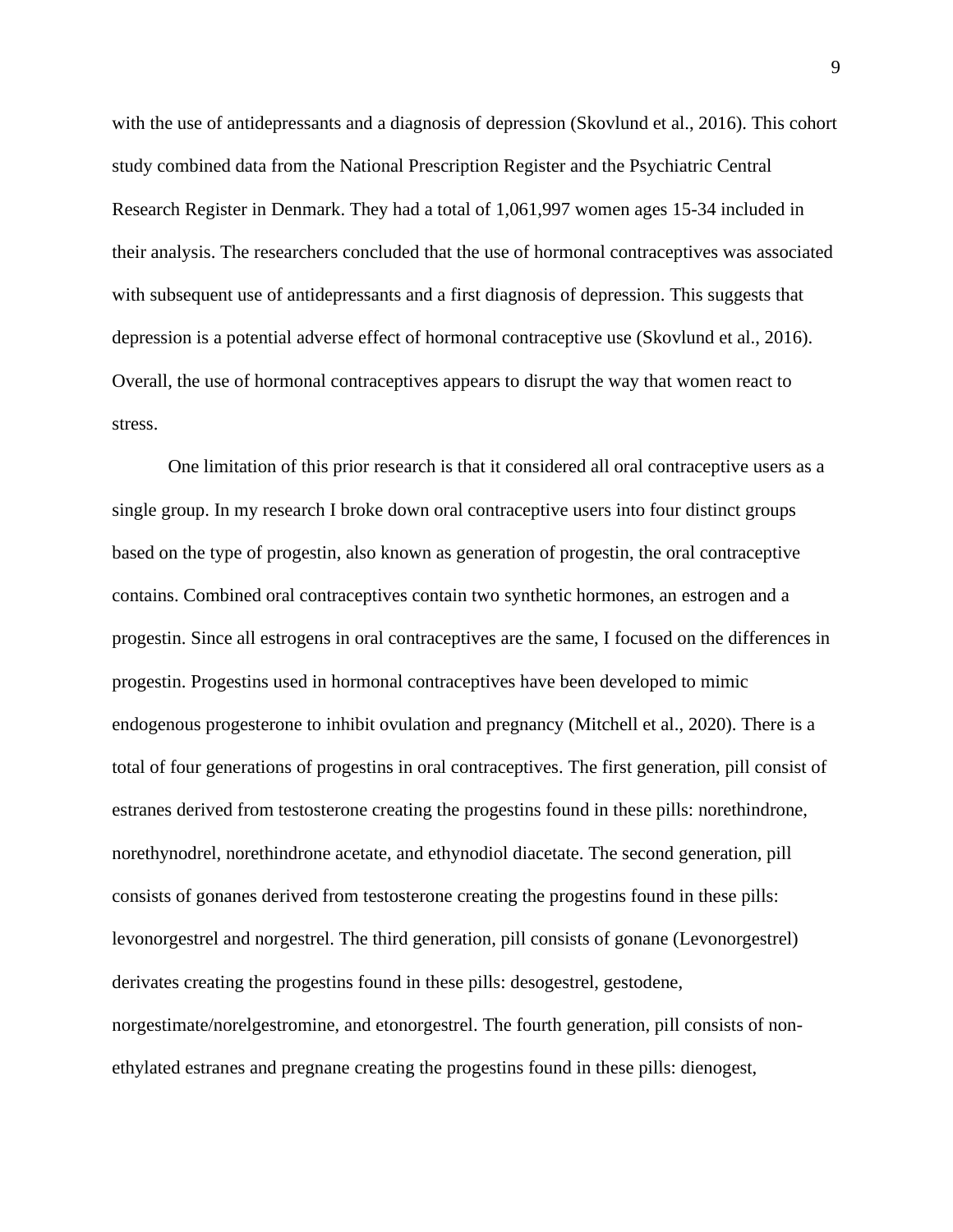drospirenone, nestorone, nomegestrol acetate, and trimegestone (Davtyan, 2012). The progestins vary in different affinity for estrogen, androgen, and progesterone receptors, resulting in various side effects for each progestin. For example, second generation progestins like levonorgestrel with high androgenic activity are more prone to cause acne, weight gain, fatigue, and depression compared to progestins with less androgenic activity (Cari, 2006). There are different side effects for high levels of estrogenic, pregestational, and androgenic activity. High levels of estrogenic activity causes bloating, nausea, breast fullness, breakthrough bleeding, irritability, and hypertension while high levels of pregestational causes headache, break pain, and hypertension. Most first generation progestins are high for all three activity levels, second and third generation progestins are high for pregestational and androgenic activity levels, and fourth generation progestins are pretty low for all three activity levels (Cari, 2006). Although research has some understanding of how these progestins were created and work, how they can affect women's mental health is still largely unknown.

Research that has started looking at this distinction suggests that there may be different psychological effects of the different progestin formulations. One study has examined the use of hormonal contraceptives effects on sleep quality (Bezerra et al., 2020). This study consisted of 1,286 women who filled out self-reports of sleep through a web-based cross-sectional survey. They found that women who were using hormonal contraceptives reported more frequent sleep complaints, increased excessive daytime sleepiness, and more insomnia symptoms than naturally cycling women. Women using progestogen-only therapies reported lower sleep duration compared to combined therapy users (Bezerra et al., 2020). Another study found that third generation combined oral contraceptive pills have a better effect on mood in women than the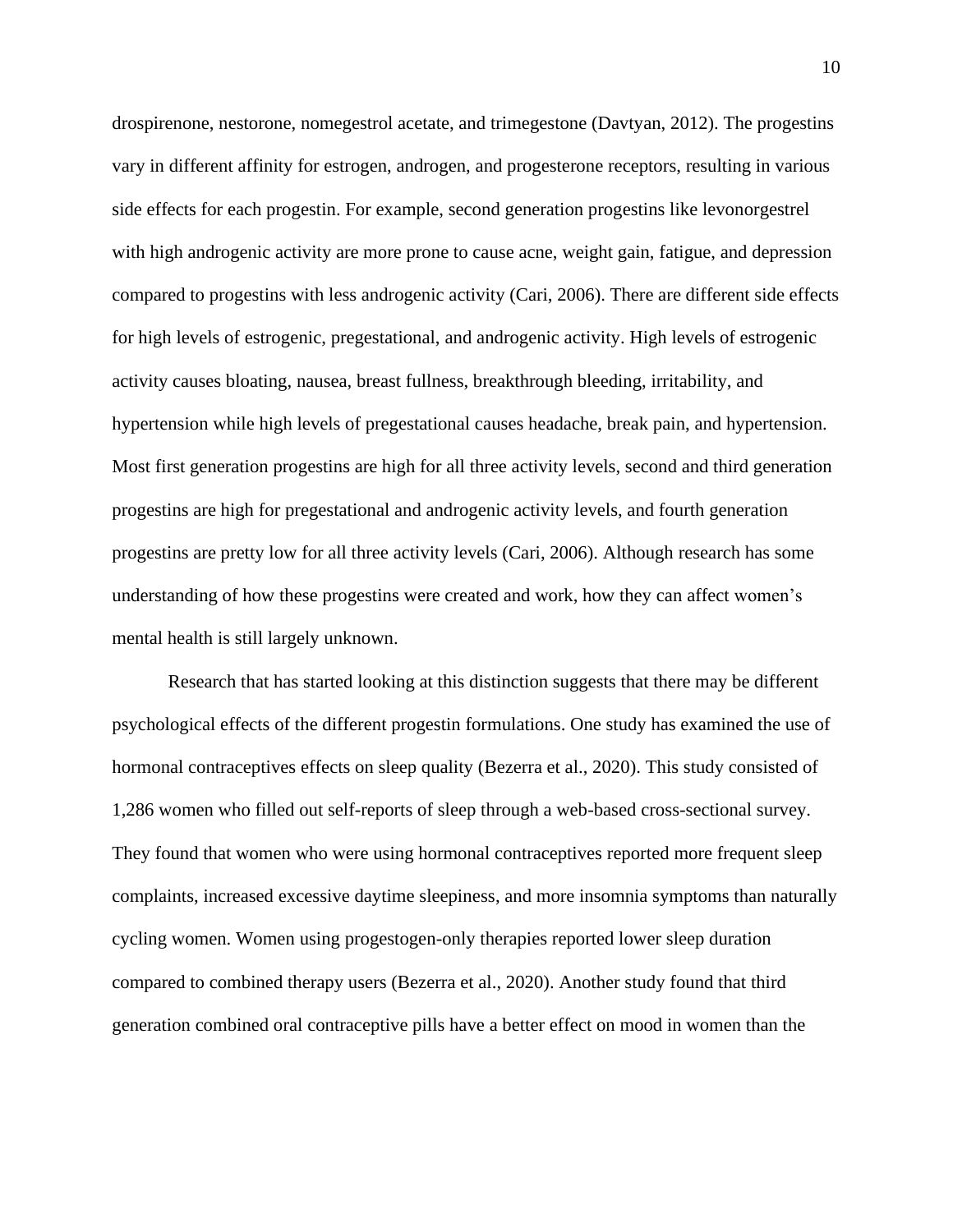second generation pills (Shahnazi et al., 2014). Past research has only begun to look at the protentional psychological differences between progestin formulas.

This led me to my current research question: Is there a difference in perceived stress levels among women taking one of the four generations of contraceptive pills and naturally cycling women? I conducted an online survey to examine women's perceptions of recent stress and asked women to report if they were using hormonal contraceptives or not. I then coded the brands of oral contraceptives women reported to categorize women into groups based on the progestin generation. To test my research question, I compared the stress levels of the women on the different types of the oral contraceptive pills and naturally cycling women. I predicted that overall women on oral contraceptives will report higher stress levels compared to naturally cycling women, but I did not have predictions for specific difference in stress levels among the four generations of progestins found in oral hormonal contraceptives pills.

#### **Method**

#### <span id="page-11-1"></span><span id="page-11-0"></span>**Participants**

Women were recruited through flyers around campus of the University of Arkansas and social media apps including GroupMe. A total of 822 women participated in the broader study, which was approved by the University's Institutional Review Board. My thesis looked at 605 of these women who were either naturally cycling or pill users, who have generation progestin data, and answered the Perceived Stress Scale. The generation progestin data was obtained by participants reporting the specific pill brand they were currently taking, and then our researchers looked up the progestins the pills contained. The women were divided up into groups based on the generation of progestin found in their current hormonal contraceptive pill. The ages of the participants were ( $M = 20.68$ ,  $SD = 5.11$ , range: 18-44). Of the participants, 342 were naturally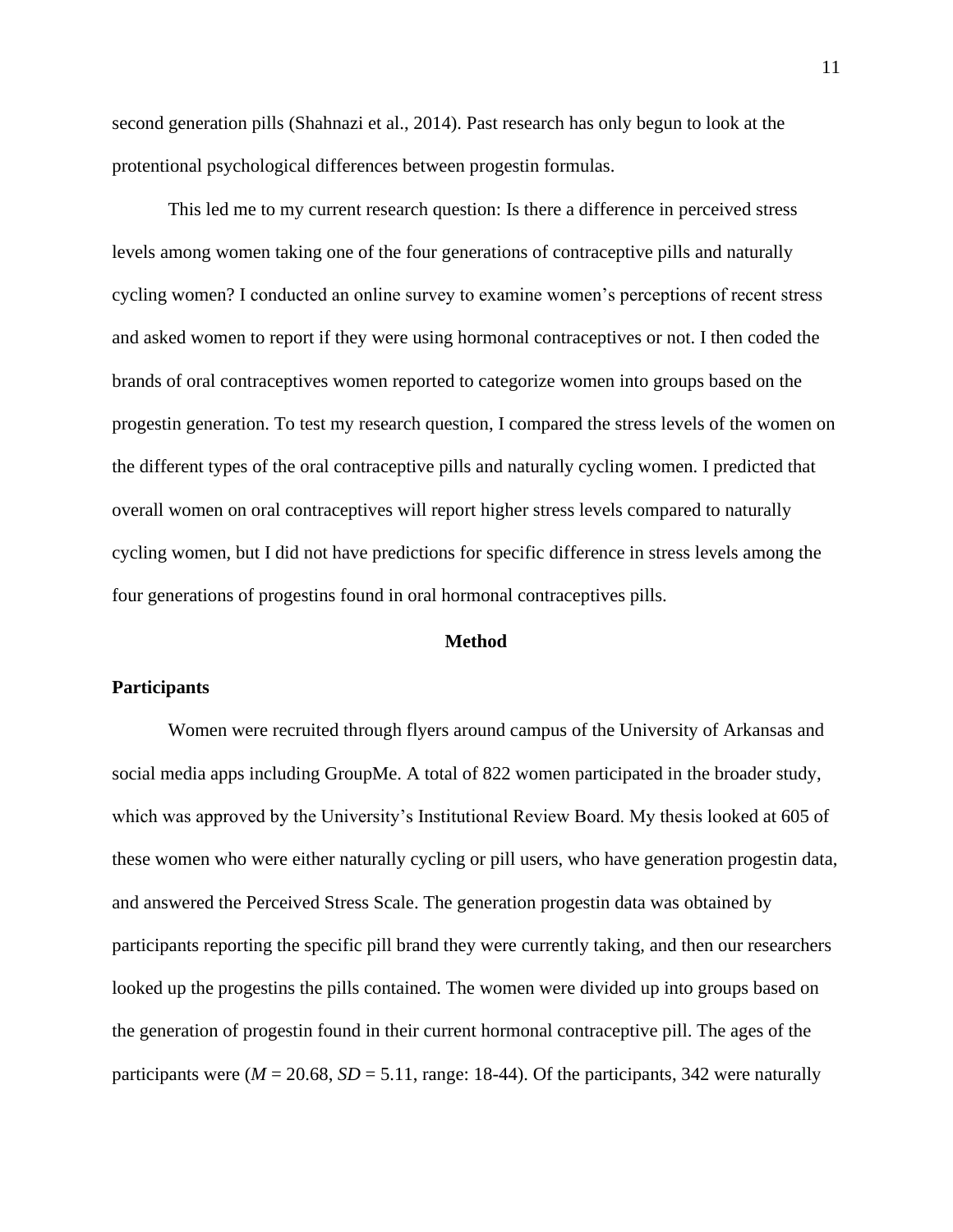cycling women who reported having regular menstrual cycles and 263 women were currently on a hormonal contraceptive for at least one month. I analyzed my data based on the different generation of progestin the women were taking: 102 women were on the first-generation pill, 27 women were on the second-generation pill, 89 women were on the third-generation pill and 45 women were on the fourth-generation pill. We also had women report the number of months they have currently been taking birth control; participants reported being on oral contraceptives for 33 months on average ( $M = 33.12$ ,  $SD = 31.28$ , range: 1-240). Women reported beginning oral contraceptive use around age 16 ( $M = 16.46$ ,  $SD = 2.11$ , range: 11-24).

Our participants also filled out demographics including race, political orientation, religiosity, and sexual identity. Over 85% of the participants reported they were White, Caucasian, or European American. We measured political orientation a scale from 1 (extremely liberal) to 10 (extremely conservative); participants reported being around the midpoint of the scale on average ( $M = 4.85$ ,  $SD = 2.61$ , range: 1-10). We measured religiousness a scale from 1 (not religious at all) to 10 (extremely religious); participants reported being around the midpoint of the scale on average ( $M = 6.05$ ,  $SD = 2.89$ , range: 1-10). We also asked the participants current relationship status: 49.4% reported being single, 26.9% seriously dating, 9.8% casually dating, 4.3% cohabitating, and 7.4% married. We asked participants if they were able to choose the pill they were currently on. The majority of women (64.6%) answered no and 29.1% answered yes. Finally, we asked participants the reason they were taking hormonal contraceptives. Most women said that their main reasons were to correct menstrual irregularities (51.3%) and to ease menstrual pain (51%).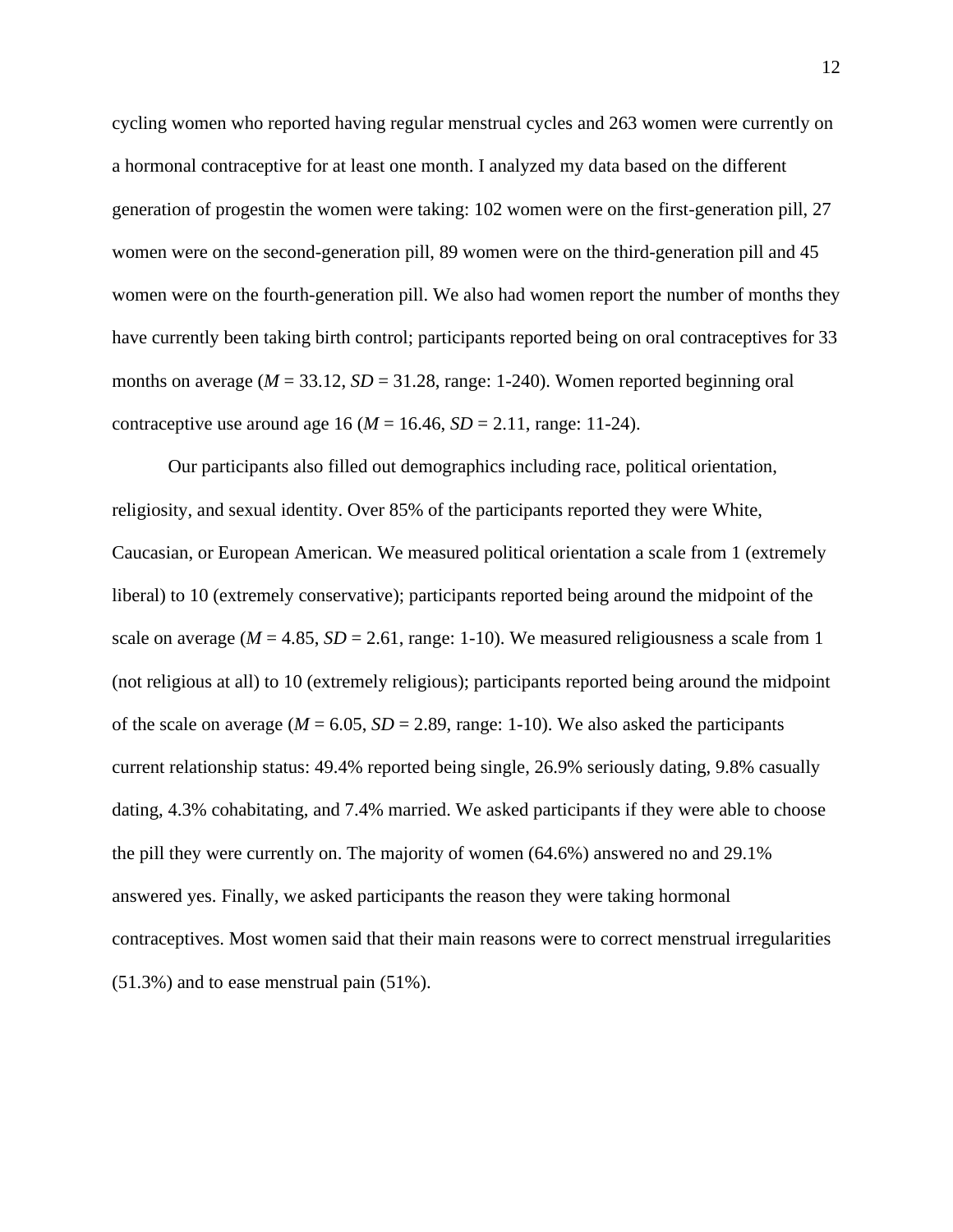#### <span id="page-13-0"></span>**Procedure**

Women were directed to an online study and completed an informed consent. Then they completed a variety of measures. The specific stress index I used is the Perceived Stress Scale (PSS) which is a 10-item questionnaire that is widely used to assess stress levels in people 12 years and older (Cohen et al., 1983). The scale is rated on a 5-point Likert scale 1 being (never) to 5 being (very often). An example question from the PSS is "In the last month, how often have you been upset because of something that happened unexpectedly?". This scale evaluates the degree to which an individual has perceived life as unpredictable, uncontrollable and overloading over the previous month. The reliability of the PSS scale in my sample was good (Cronbach's  $\alpha$ ) = .85). Participants were divided into groups depending on how they answered the question if they are currently using hormonal contraceptives. Women who answered no were assigned to the group of naturally cycling women and those who answered yes were in the group of current users of hormonal contraceptives. I then broke the group of hormonal contraceptive users down even more by the answer they put for what type of pill they are using. This question divides the hormonal contraceptive women up into the four different generations of progestins they are taking. I used the participants answers from this scale to assess the stress levels of the women on the four different forms of the hormonal contraceptive pills and the women that are naturally cycling.

#### **Results**

<span id="page-13-1"></span>To test my hypothesis if there is a difference in stress levels between the women taking one of the four generations of contraceptive pills compared to the naturally cycling women. I used a one-way ANOVA test to look at the differences in the means between the five groups. My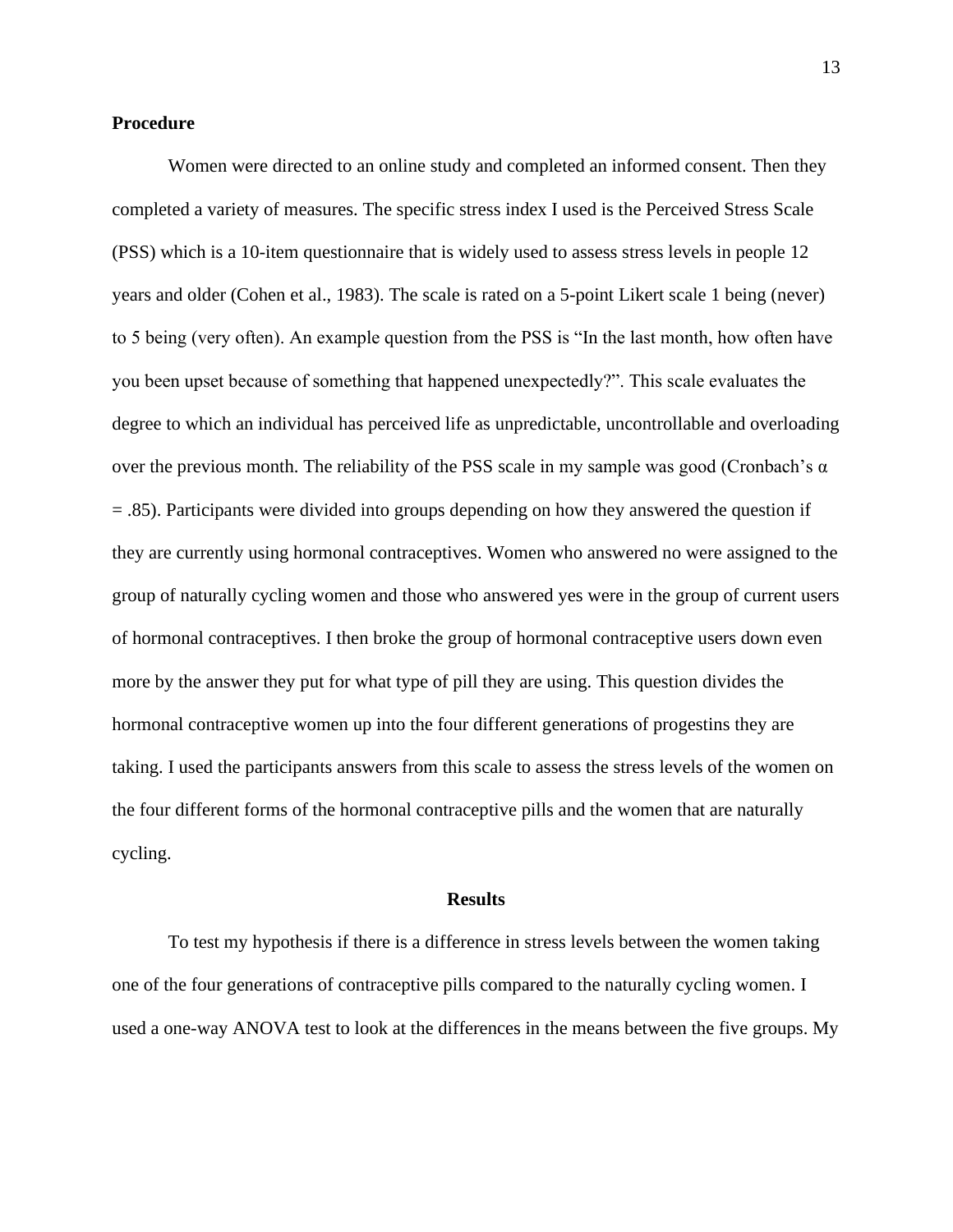one-way ANOVA test did not find differences between the groups,  $F(4,600) = 1.22$ ,  $p = .301$ .

See Figure 1.

#### **Figure 1**



#### **Discussion**

<span id="page-14-0"></span>This research was conducted using an online survey consisting of women who were either naturally cycling or using hormonal contraceptives. I analyzed a specific measure of this survey, the Perceived Stress Scale, to test my hypothesis of differences in stress levels between the women taking hormonal contraceptives containing one of the four generations of progestins compared to the naturally cycling women. I did not find any statistically significant differences between the groups, so I cannot say that the hormonal contraceptive pill has an effect on women's stress levels.

Although my results were not significant past research has shown that hormonal contraceptives can have mental and physical effects on women. According to Skovlund's cohort study in Denmark there is an associated between subsequent use of antidepressants and first diagnosis of depression (Skoylund et al., 2016). This study consisted of data from over a million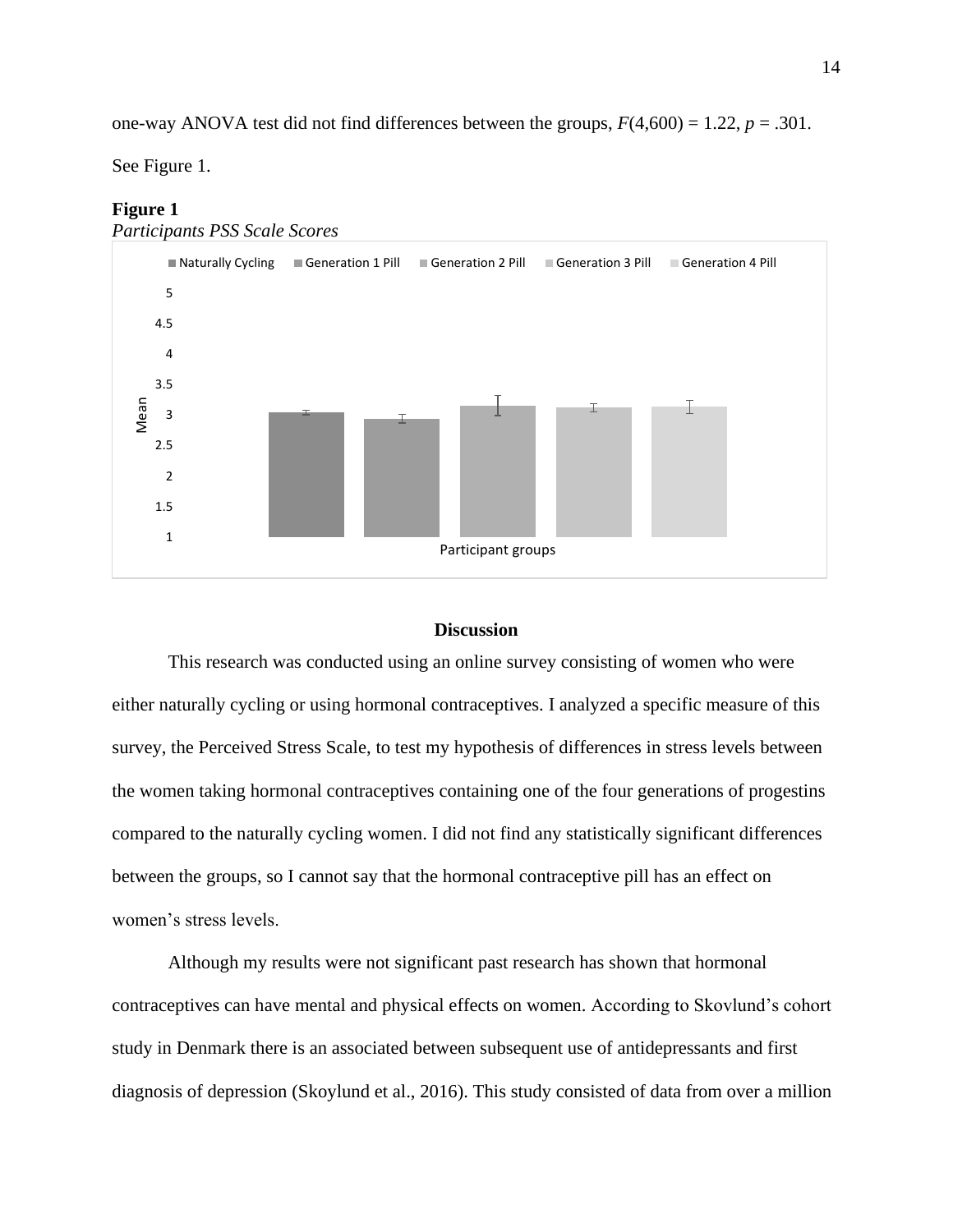women presenting a link between hormonal contraceptives and a mental disorder. Two other studies looked salivary cortisol levels, to measure stress responses, between women who were on hormonal contraceptives and naturally cycling. In Nielsen's study they found that women who were taking hormonal contraceptives had significantly blunted hormone stress responses to emotionally arousing images compared to naturally cycling women (Nielsen et al., 2013). In Kirshbaum's study they found evidence that taking hormonal contraceptives significantly reduces stress hormone responses to a stressor (Kirshbaum et al., 1999). Both of these studies had significant results displaying that hormonal contraceptives play a role in stress responses. This displays that even though my research may not have been significant other studies have begun to find a link between hormonal contraceptives and the mental effects it has on women.

There are various reasons to why my results might have not been significant. First, the sample was small and unrepresentative. My research only consisted of a total 605 women. These women were then broken down into 5 smaller groups. The second-generation progestin group only consisted of 27 women. This sample size is too small to get reliable and valid results. The demographic of our participants were mostly Caucasian college students. Some participants completed the survey in order to receive psychology class credit. This might have skewed the results based on how much effort they put into the survey. Participants that chose to do this survey voluntarily because they were interested in the study most likely thought through their answer more carefully. Overall, our sample of majority Caucasian, college women is not an accurate representation of the women who are currently on hormonal contraceptives around the world. This study should be replicated with a larger and more representative sample and it might yield significant results.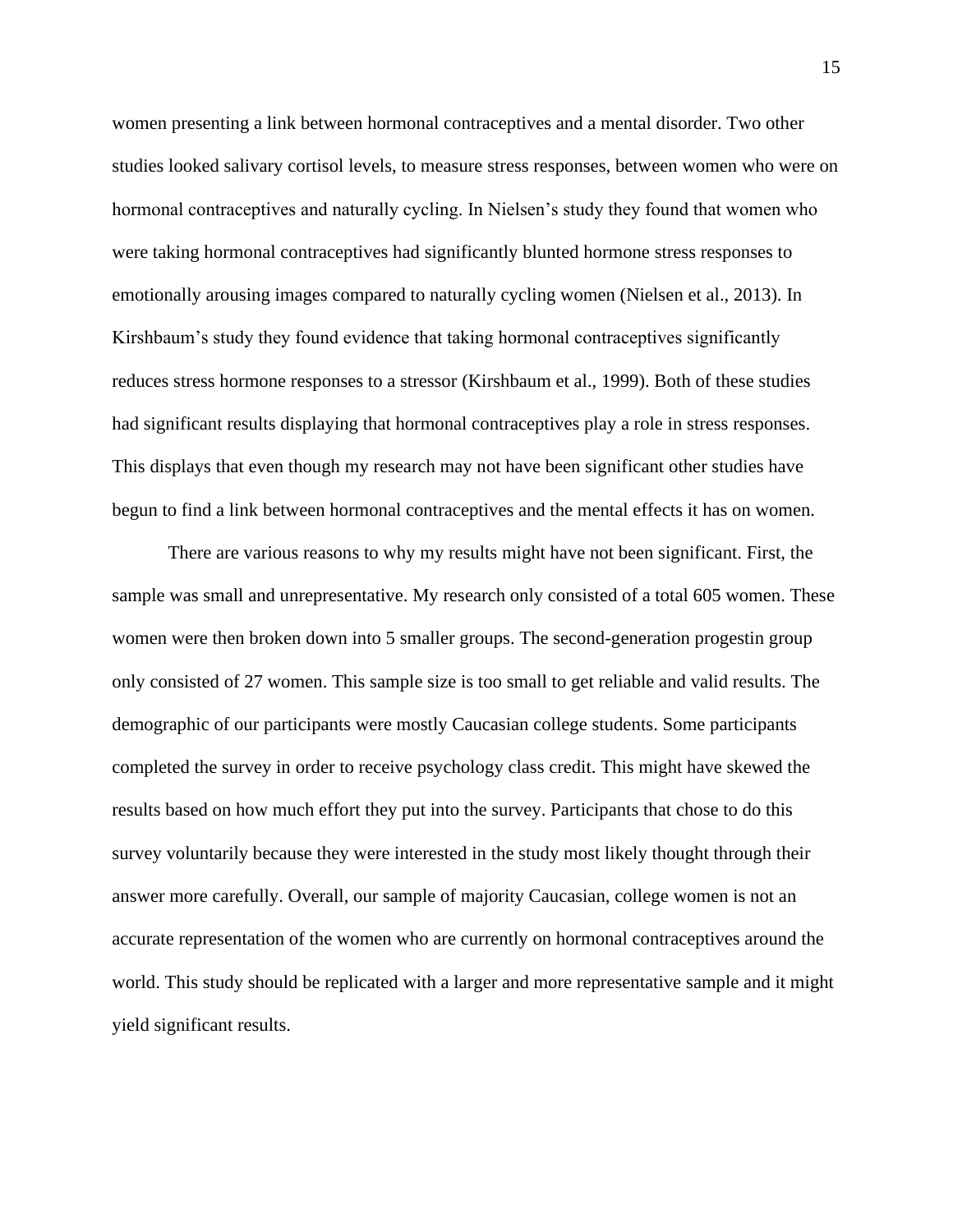I also only examined a specific stress index, the PSS. This is a short 10-item scale compared to other stress scales available. I used this stress index since my data was obtained from a survey intended for a larger study. If I was to replicate this study, I would use a much more in-depth scale to measure stress. The PSS asks how you have felt in the past month which is much too broad. I would create a study that measured all aspects of stress and was completed over several days. This survey was filled out in one day which could have also impacted my results. A participant could have been feeling extra happy or depressed while filling out the survey giving an inaccurate result. I think it is important to measure stress more in depth over several days, because one short 10-item scale most likely will not pick up on the differences in such a small sample size.

Another limitation of my research is the time the survey took place. My data was collected September – December 2021. Everyone is still adjusting to changes due to the global pandemic. Participants are adjusting to returning to in person classes after being online for so long. This could cause stress to many people since everyone is being forced back into the world out of the comfort of their home. The added stress of what is going on in the world could have impacted my results. This time may also be stressful due to increase of responsibilities one has. People are able to go back to work, go to classes in person, and do extracurricular activities that were once taken away leaving everyone with more free time. They might have a lot more commitments now and outside factors that are affecting their mood and how they answered the PSS. The past years have been nowhere near normal conditions and I think it would be a good idea to do this study again, not right after a global pandemic.

Research should continue examining the effects hormonal contraceptives have on women's mental and physical health. Future research could examine hormonal contraceptives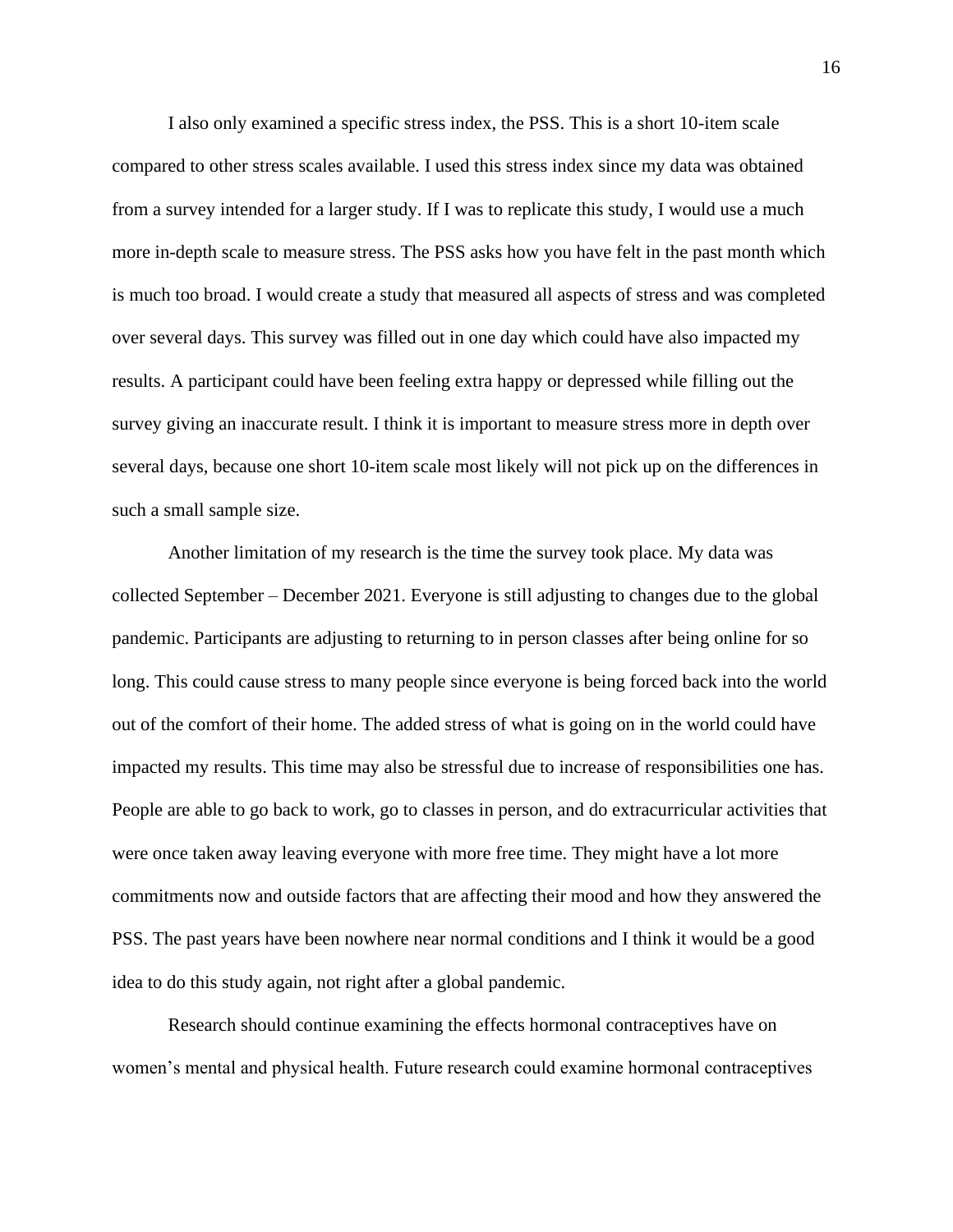effects on sexual desire. This is not a well-researched topic and would be interesting to see if there is an impact. Past research has begun to look at hormonal contraceptives effect mood. It would be neat to look at how this change in mood effects a person's sexual desire. Since birth control is supposed to prevent pregnancy physically it would be fascinating to see if it is somewhat preventing it mentally. There are many potential mental impacts of hormonal contraceptives to be researched.

Another route future research could take is to look at the effects hormonal contraceptives have on sleep patterns and eating habits, which could also be a sign of stress. Weight gain is a side effect of some hormonal contraceptives. It would be interesting to see if this extra weight is caused by overeating or how the hormones are biologically changing a person's metabolism. So little is known about the effects that hormonal contraceptives have on women. It should continue being researched since so many women around the world are on various forms and no one knows the true impact.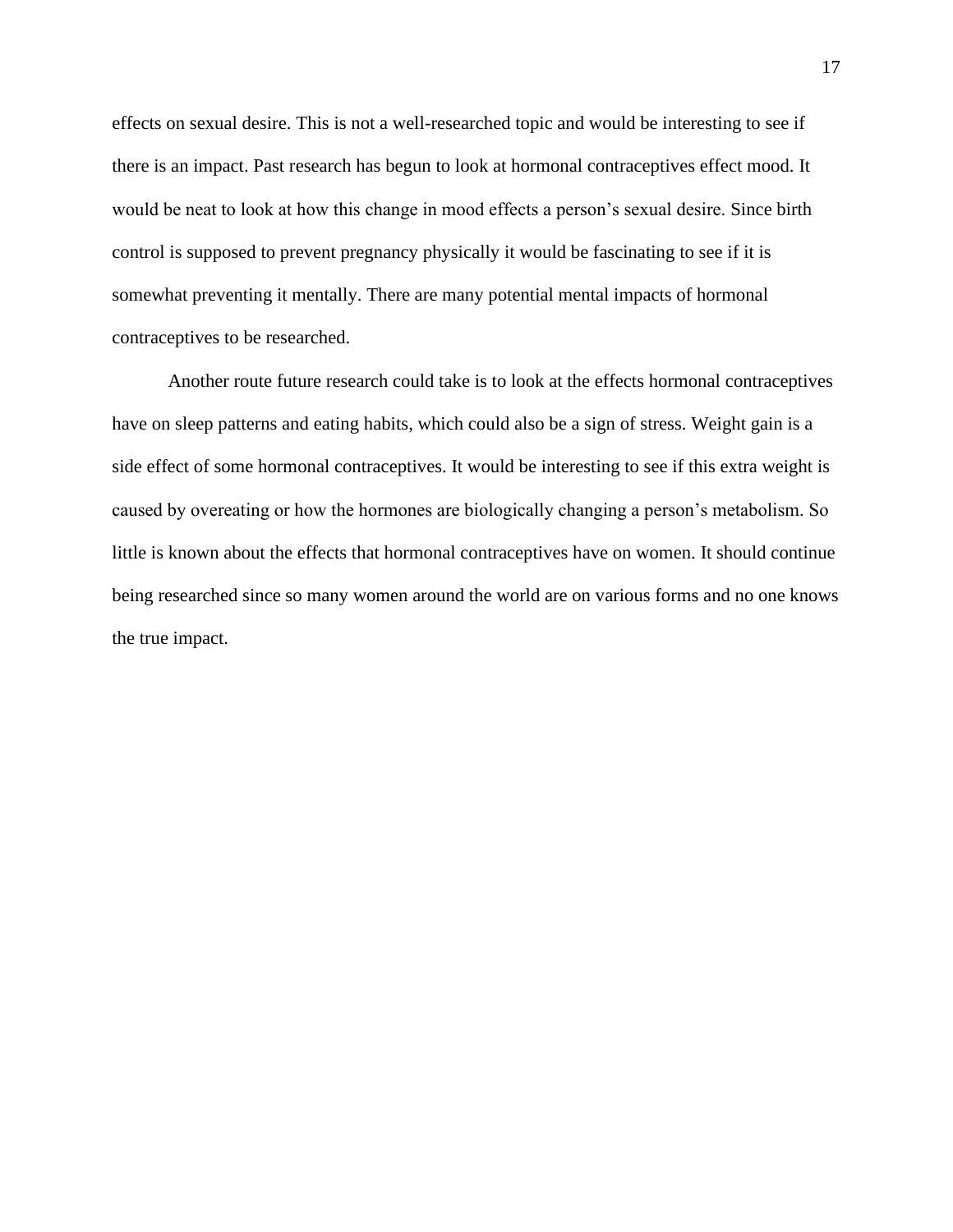#### **References**

- <span id="page-18-0"></span>Aneshensel, C. S. (1982). Stress and depression. *Archives of General Psychiatry*, *39*(12), 1392. https://doi.org/10.1001/archpsyc.1982.04290120028005
- Aneshensel, C. S., Rutter, C. M., & Lachenbruch, P. A. (1991). Social structure, stress, and mental health: Competing conceptual and Analytic Models. *American Sociological Review*, *56*(2), 166.<https://doi.org/10.2307/2095777>
- Bezerra, A. G., Andersen, M. L., Pires, G. N., Banzoli, C. V., Polesel, D. N., Tufik, S., & Hachul, H. (2020). Hormonal contraceptive use and subjective sleep reports in women: An online survey. *Journal of Sleep Research*, *29*(6). https://doi.org/10.1111/jsr.12983
- Bovier, P. A., Chamot, E., & Perneger, T. V. (2004). Perceived stress, internal resources, and social support as determinants of mental health among young adults. *Quality of Life Research*, *13*(1), 161–170.<https://doi.org/10.1023/b:qure.0000015288.43768.e4>
- Brown, G. R., & Spencer, K. A. (2013). Steroid hormones, stress and the adolescent brain: A comparative perspective. *Neuroscience*, *249*, 115–128. https://doi.org/10.1016/j.neuroscience.2012.12.016
- Cari Rice, P. D. A. P. of C. P. U. of A. C. of P. G. (2006, June 20). *Selecting and monitoring hormonal contraceptives: An overview of available products*. U.S. Pharmacist – The Leading Journal in Pharmacy. Retrieved April 4, 2022, from https://www.uspharmacist.com/article/selecting-and-monitoring-hormonal-contraceptivesan-overview-of-available-products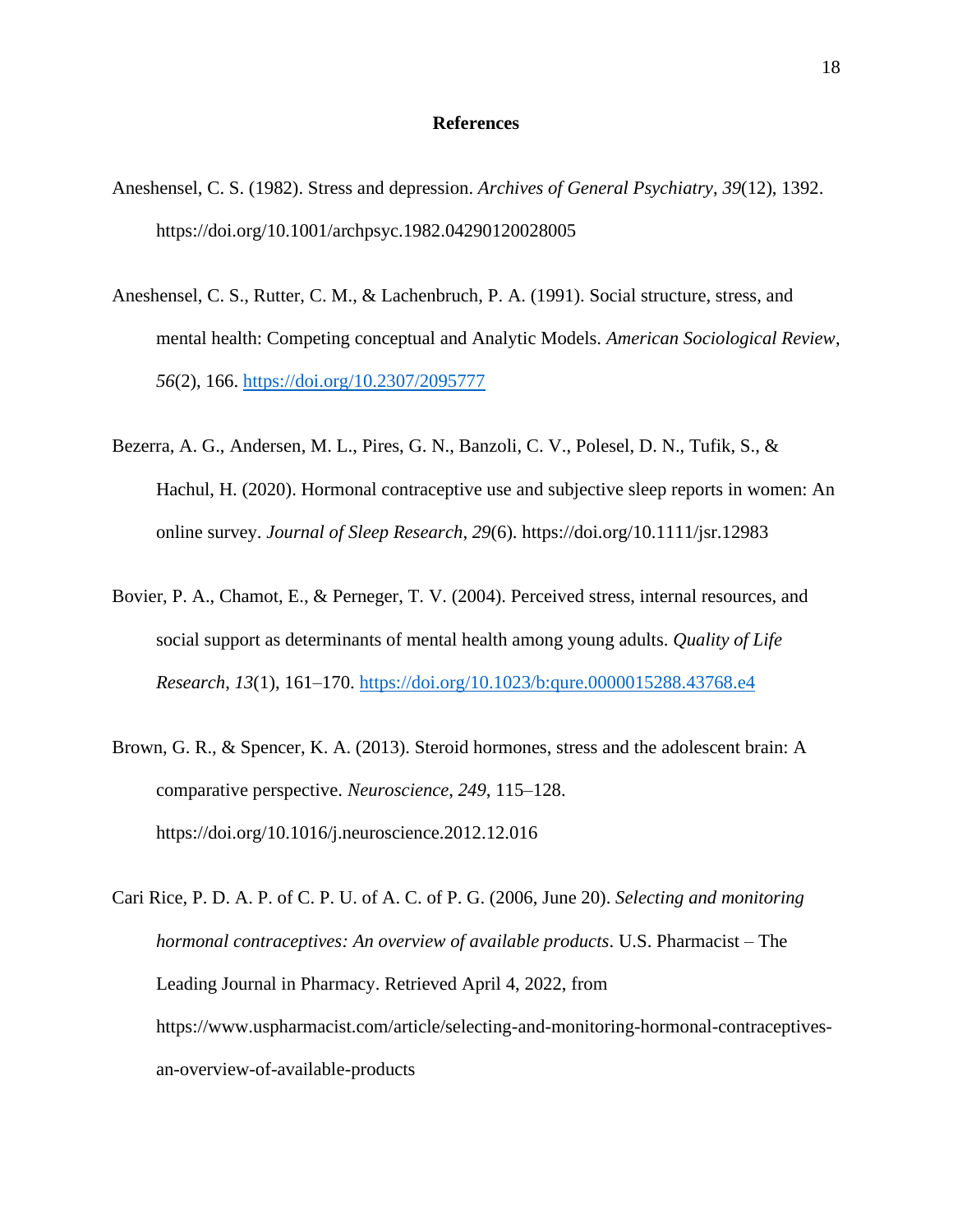- Centers for Disease Control and Prevention. (2020, November 10). *FASTSTATS - contraceptive use*. Centers for Disease Control and Prevention. Retrieved March 18, 2022, from https://www.cdc.gov/nchs/fastats/contraceptive.htm
- Cohen, S., Kamarck, T., & Mermelstein, R. (1983). A global measure of perceived stress. *Journal of Health and Social Behavior*, *24*(4), 385. https://doi.org/10.2307/2136404

Dawson, K. (1979). Side effects of oral contraceptives. *The Nurse Practitioner*, *4*(6). https://doi.org/10.1097/00006205-197911000-00008

Davtyan, C. (2012). Four Generations of Progestins in Oral Contraceptives. *Proceedings of UCLA Healthcare*, *16*. https://doi.org/https://www.proceedings.med.ucla.edu/wpcontent/uploads/2017/01/Four-generations-of.pdf

Farlex. *stress*. The Free Dictionary. [https://medical-dictionary.thefreedictionary.com/stress.](https://medical-dictionary.thefreedictionary.com/stress)

- Kemeny, M. E. (2003). The psychobiology of stress. *Current Directions in Psychological Science*, *12*(4), 124–129. https://doi.org/10.1111/1467-8721.01246
- Kirschbaum, C., Kudielka, B. M., Gaab, J., Schommer, N. C., & Hellhammer, D. H. (1999). Impact of gender, menstrual cycle phase, and oral contraceptives on the activity of the hypothalamus-pituitary-adrenal axis. *Psychosomatic Medicine*, *61*(2), 154–162. https://doi.org/10.1097/00006842-199903000-00006
- Lupien, S. J., McEwen, B. S., Gunnar, M. R., & Heim, C. (2009). Effects of stress throughout the lifespan on the brain, behaviour and cognition. *Nature Reviews Neuroscience*, *10*(6), 434– 445.<https://doi.org/10.1038/nrn2639>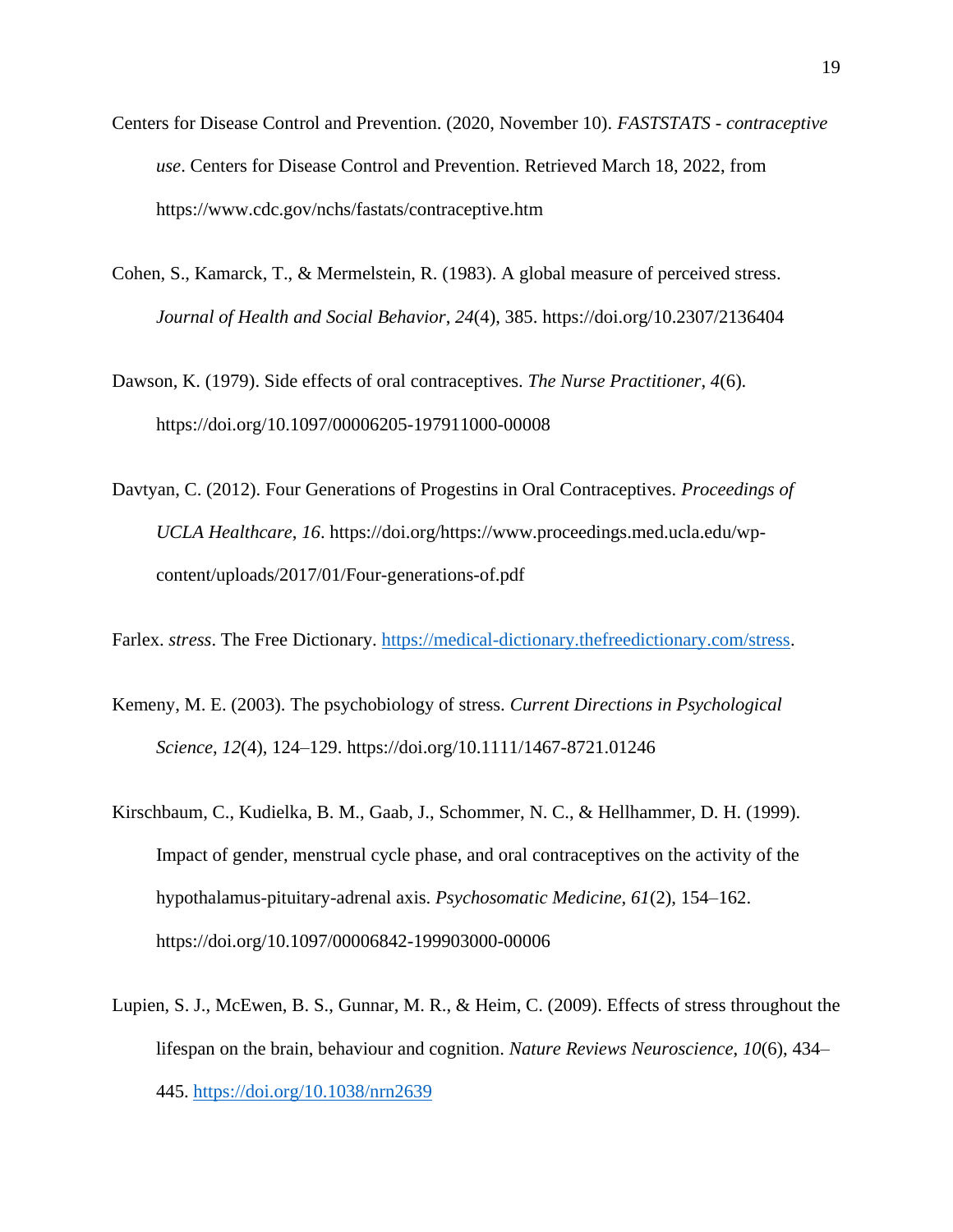- Medalie, J. H. (1985). Stress, social support, coping, and adjustment. *Journal of Family Practice*, *26*(6), 533-535.
- Michie, S. (2002). Causes and management of stress at work. *Occupational and Environmental Medicine*, *59*(1), 67–72. https://doi.org/10.1136/oem.59.1.67
- Mitchell, V. E., & Welling, L. L. (2020). Not all progestins are created equally: Considering unique progestins individually in psychobehavioral research. *Adaptive Human Behavior and Physiology*, *6*(3), 381–412. https://doi.org/10.1007/s40750-020-00137-1
- Nielsen, S. E., Segal, S. K., Worden, I. V., Yim, I. S., & Cahill, L. (2013). Hormonal contraception use alters stress responses and emotional memory. *Biological Psychology*, *92*(2), 257–266.<https://doi.org/10.1016/j.biopsycho.2012.10.007>
- Otterstetter, R., Szymanski, L. M., Kamimori, G. H., Kessler, C. M., Goldb, M. R., & Fernhall, B. (1999). Hemostatic responses to maximal exercise in oral contraceptive users. *American Journal of Obstetrics and Gynecology*, *181*(4), 958–963. https://doi.org/10.1016/s0002- 9378(99)70332-7
- Rivera, R., Yacobson, I., & Grimes, D. (1999). The mechanism of action of hormonal contraceptives and intrauterine contraceptive devices. *American Journal of Obstetrics and Gynecology*, *181*(5), 1263–1269. https://doi.org/10.1016/s0002-9378(99)70120-1
- Roche, D. J. O., King, A. C., Cohoon, A. J., & Lovallo, W. R. (2013). Hormonal contraceptive use diminishes salivary cortisol response to psychosocial stress and naltrexone in Healthy